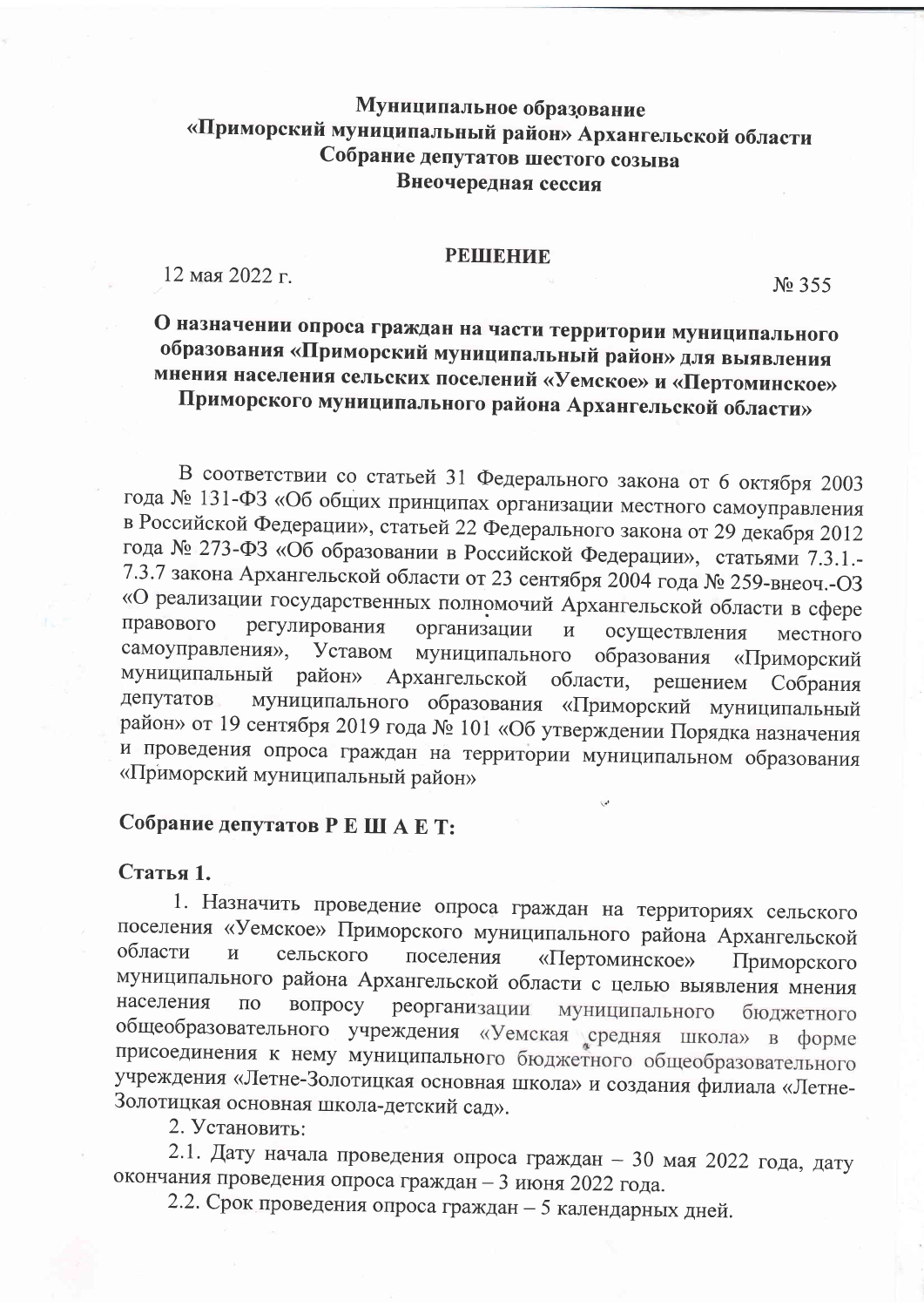2.3. Формулировку вопроса, предлагаемого при проведении опроса граждан, согласно приложению № 1.

2.4. Методику проведения опроса граждан - заполнение опросного листа путем выбора одного из предложенных вариантов ответов.

2.5. Форму опросного листа согласно приложению № 1.

2.6. Минимальную численность граждан, участвующих в опросе в сельском поселении «Уемское» Приморского муниципального района Архангельской области - 30 человек, в сельском поселении «Пертоминское» Приморского муниципального района Архангельской области - 10 человек.

3. Утвердить состав комиссии по проведению опроса граждан согласно приложению № 2.

4. Комиссии по проведению опроса граждан обеспечить доведение до жителей сельских поселений «Уемское» и «Пертоминское» Приморского муниципального района Архангельской области настоящего решения через информационные стенды, установленные в сельских поселениях «Уемское» и «Пертоминское» Приморского муниципального района Архангельской области.  $\overline{B}$ помещениях, которых расположены  $\mathbf{B}$ органы местного самоуправления поселений сельских «Уемское» «Пертоминское»  $\overline{\mathbf{M}}$ Приморского муниципального района Архангельской области. муниципальные учреждения, на официальном сайте сельских поселений «Уемское» «Пертоминское»  $\overline{M}$ Приморского муниципального района Архангельской области  $\mathbf{B}$ информационно-телекоммуникационной сети «Интернет», на официальных сайтах образовательных организаций МБОУ «Летне-Золотицкая основная школа» и МБОУ «Уемская средняя школа», иными способами, обеспечивающими возможность ознакомления жителей муниципального образования с информацией о проводимом опросе.

## Статья 2.

 $1<sub>1</sub>$ Настоящее опубликовать «в решение бюллетене «Вестник Приморского района» и разместить в сетевом издании «Официальный интернет-портал «Вестник Приморского района».

Настоящее решение вступает в силу со дня его официального  $2.$ опубликования.



**Глава**ип муниципального образования 3.А. Рудкина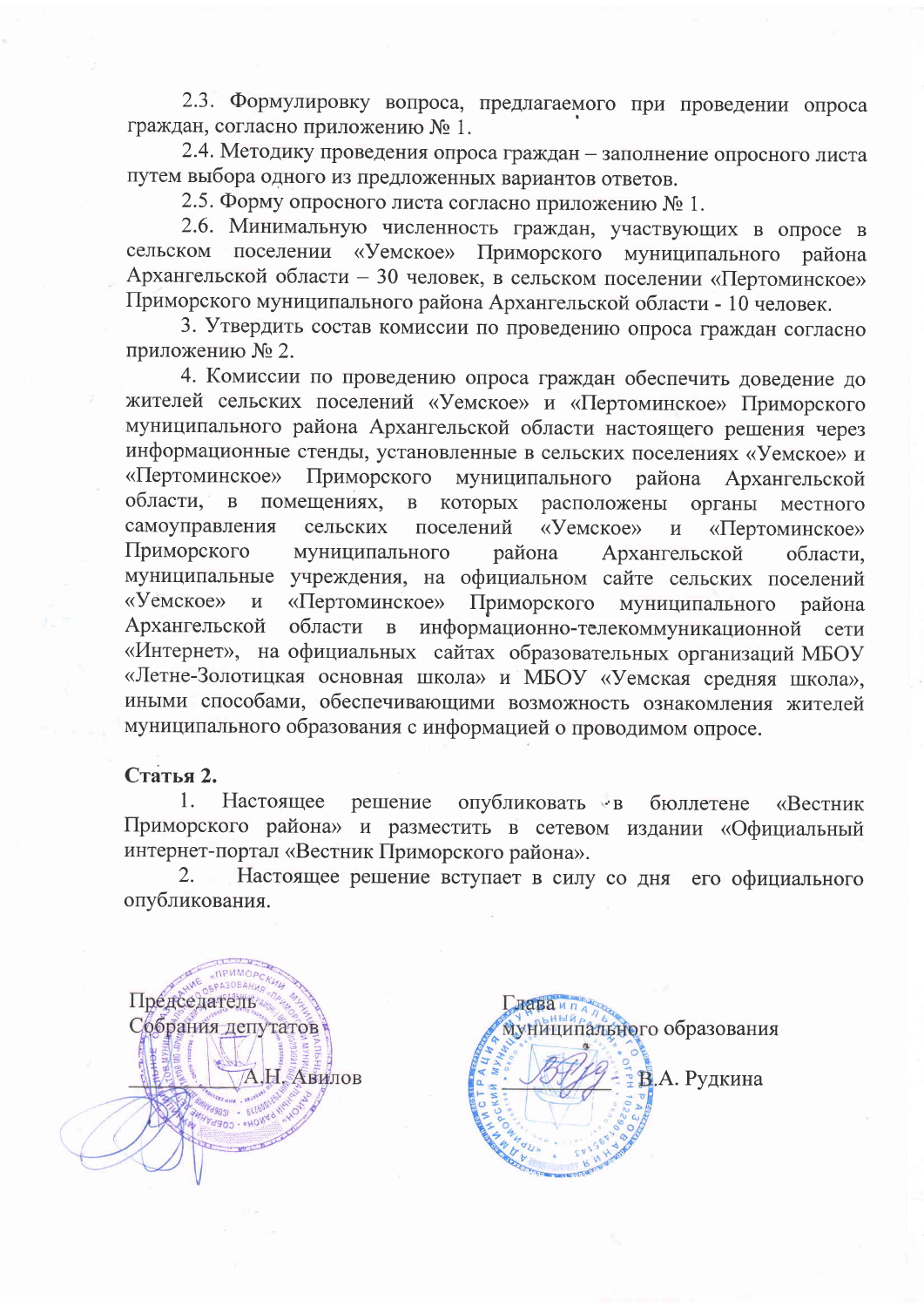Приложение № 1 к решению Собрания депутатов МО «Приморский муниципальный район от 12 мая 2022 года № 355

## Опросный лист

Вопрос: согласны ли Вы с реорганизацией муниципального бюджетного общеобразовательного учреждения «Уемская средняя школа» в форме присоединения к нему муниципального бюджетного общеобразовательного учреждения «Летне-Золотицкая основная школа» и создания филиала «Летне-Золотицкая основная школа-детский сад»?

| $N_2$ | Фамилия, имя, | Адрес места | $\langle \langle 3a \rangle \rangle$ | «Против» | Дата       | Подпись |
|-------|---------------|-------------|--------------------------------------|----------|------------|---------|
|       | отчество      | жительства  |                                      |          | внесения в |         |
|       | гражданина,   | гражданина  |                                      |          | опросный   |         |
|       | год рождения, |             |                                      |          | лист       |         |
|       | серия, номер  |             |                                      |          | сведений в |         |
|       | паспорта или  |             |                                      |          | отношении  |         |
|       | документа,    |             |                                      |          | каждого    |         |
|       | заменяющего   |             |                                      |          | гражданина |         |
|       | паспорт       |             |                                      |          |            |         |
|       | гражданина    |             |                                      |          |            |         |
|       |               |             |                                      |          |            |         |
|       |               |             |                                      |          |            |         |
|       |               |             |                                      |          |            |         |
|       |               |             |                                      |          |            |         |
|       |               |             |                                      |          |            |         |

Лицо, осуществляющее опрос:

Фамилия, имя, Год рождения Серия, номер Адрес места отчество паспорта или жительства документа, заменяющего паспорт гражданина

 $\bullet$ 

 $\ddot{\phantom{a}}$ 

Председатель комиссии  $(\Phi$ <sub>M</sub>.O.)

Секретарь комиссии

 $(\Phi$ <sub>M</sub>.O.)